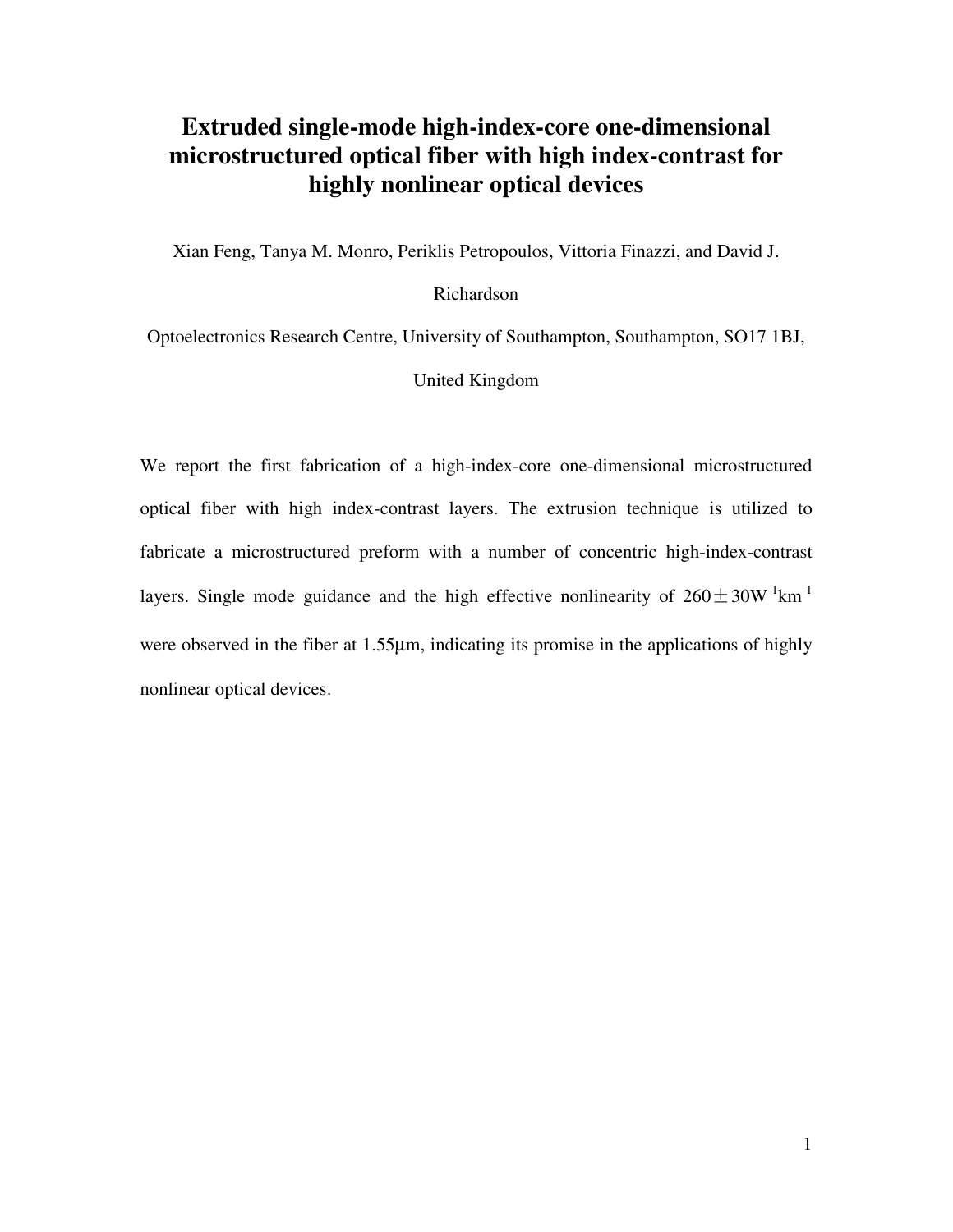Microstructured optical fibers (MOFs), which are also known as photonic crystal fibers  $(PCFs)^1$  or holey fibers (HFs), are attractive for broad range of applications due to the unique optical performance that can be achieved. Novel optical properties such as photonic bandgaps, single-mode operation combined with very large mode area, dispersion management and high nonlinearity can be achieved in this new type of optical fiber<sup>2</sup>. Light can be guided either in a low-index core due to bandgap-guiding, or in a high-index core due to the more conventional index-guiding mechanism. Compared to silica glass based MOFs, non-silica glass based MOFs show great promise as a result of the high refractive index, the high nonlinear refractive index, low processing temperature and high transparency in mid-IR region  $(2-5\mu m)^3$  that can be achieved in non-silica glasses.

Previous works on  $MOFs<sup>1,4</sup>$  reveal that the main factors responsible for their unique optical performance are the (1) wavelength-scale features within the microstructured cladding and (2) high index-contrast between the dielectric materials that constitute the fiber cladding. This is true regardless of the guiding mechanism of the fiber, or whether the microstructured cladding is 1-dimensional  $(1D)^{4,5}$  or 2-dimensional  $(2D)^{1}$  in nature. Fig.1 illustrates the typical microstructures of 1D and 2D MOFs.

Due to the high purity and excellent homogeneity of pure silica glass, single pure silica glass based MOFs have shown their potential to achieve extremely low attenuation than the conventional silica fiber<sup>6</sup>. However, the use of a single material is not necessary in order to achieve the novel and useful optical properties of MOFs. In fact, the existence of air within the holes results in the unavoidable deformation of the microstructure in the cladding region during fiber manufacture, which consequently makes it challenging to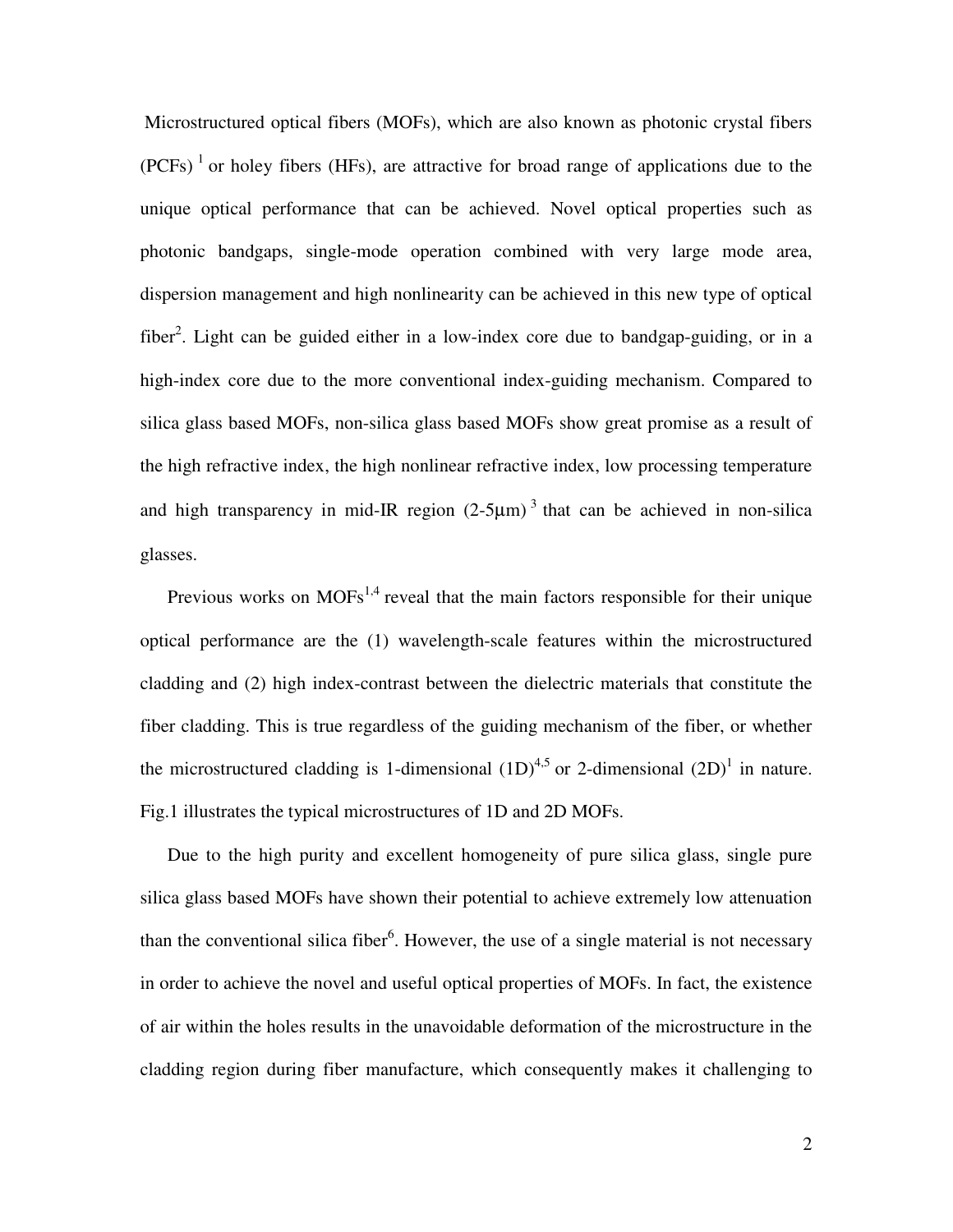fabricate fibers with pre-determined optical performance characteristics. Following this approach, we previously reported the fabrication of the first all-solid 2D all-solid MOF, also called a SOHO fiber (SOlid HOley fiber), based on two types of silicate glasses with a high-index-contrast of 0.23 at 1.55 $\mu$ m<sup>7</sup>. The SOHO fiber has a microstructured cladding of the typical holey fiber and all the holes are filled with low-index glass. This approach enabled fibers to be drawn to any practical dimensions without any observable deformations of the transverse cladding structure<sup>7</sup>. High nonlinearity and near-zero dispersion have been achieved in SOHO fibers<sup>7</sup>.

Moreover, the concept of an all-solid microstructured optical fiber even permits us to fabricate 1D microstructured cladding in addition to the more usual 2D triangular microstructure (see Fig.1). Prediction indicates that high-index-core 1D MOFs can have useful optical characteristics such as ultra-flat dispersion<sup>8</sup>, which can be difficult to be achieved in 2D high-index-core MOFs without significantly compromising the nonlinearity that can be achieved.

In this work we report what we believe to be the first successful fabrication of a highindex-core 1D MOF based on high index-contrast optical glasses. The microstructured preform with multiple coaxial rings was fabricated using the extrusion technique<sup>9</sup>. In the earliest works on extrusion of glass<sup>10</sup>, it was established that when glass is extruded through a channel with circular cross-section, the flow behavior obeys the Hagen-Poiseuille law, i.e., the isothermal laminar volumetric flow rate *V* is given by  $V = \pi \Delta p \cdot r^4 / (8\eta \cdot l)$ , where  $\Delta p$  is the pressure difference between the entrance and exit of the channel, η the glass viscosity, and *r* and *l* its radius and length, respectively. Due to the friction at the die wall, an inhomogeneous distribution of flow velocity *V* is formed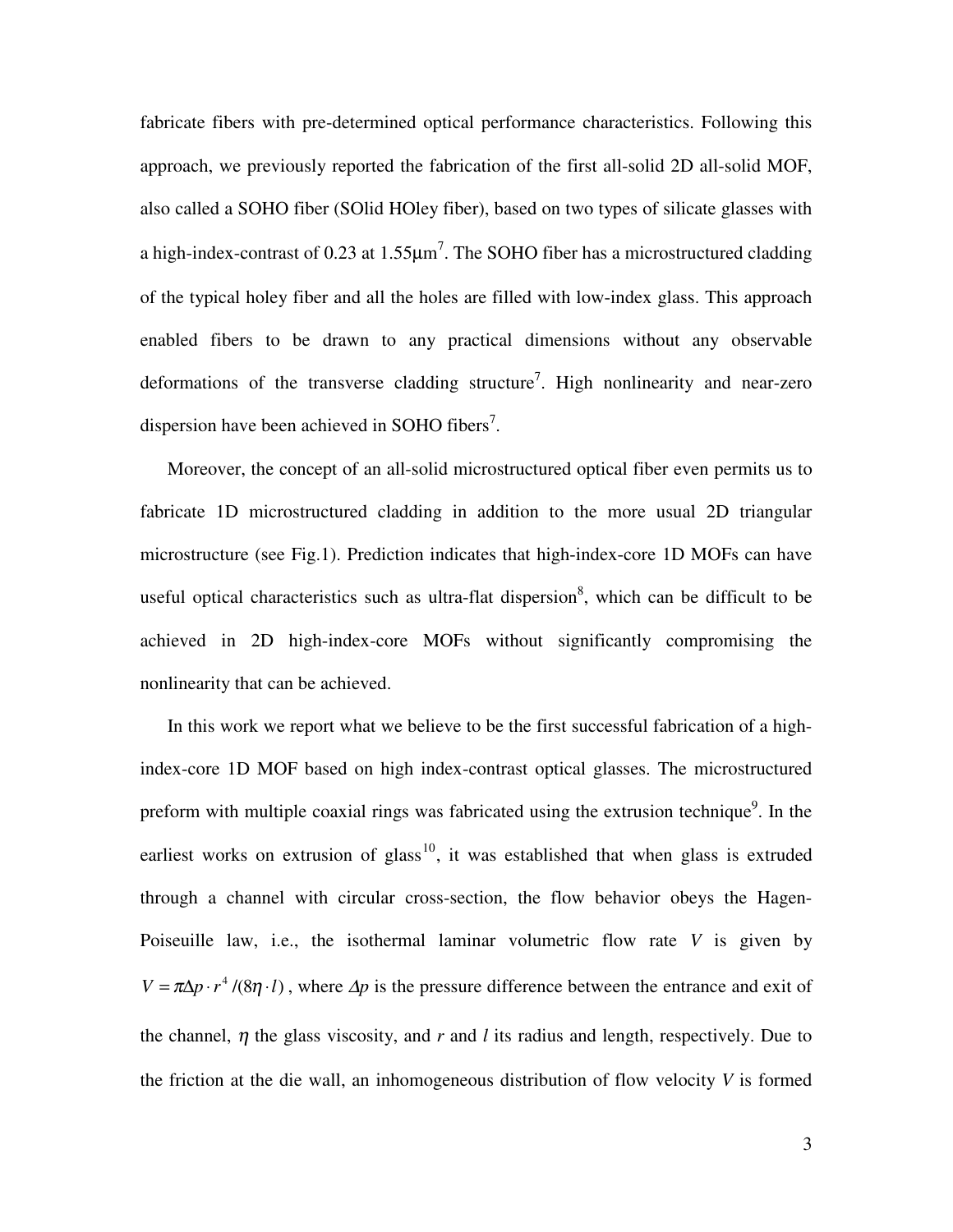across the die aperture. Given a completely stagnant layer adjacent to the wall, the velocity profile becomes parabolic:  $V = \Delta p \cdot (r^2 - x^2)/(4\eta \cdot l)$ , where *x* is the radial coordinate, and  $x=r$  at the interference between the flow and the channel. Hence a macroscopically structured preform with multiple coaxial rings can be fabricated by extruding alternatively stacked high- and low-index glass discs. This is shown schematically in Fig. 2b. Note that very recently a similar approach using disc-stacking extrusion was used to fabricate 1D microstructured glass-polymer preforms with both solid- and hollow-cores  $11$ . However, the fabrication of fiber from these preforms was not reported to the best of our knowledge.

As in Ref. [7], a lead-oxide (PbO) containing borosilicate glass (PbO>30mol.%) with refractive index of n=1.76 at 1550nm (referred as B1 thereafter), and a potassiumfluoride (KF) containing borosilicate glass with index n=1.53 at 1550nm (referred as H1 thereafter) were selected as the materials for this high-index-core 1D MOF. Fig.2(a) shows the viscosity curves of these two glasses measured on a Perkin Elmer TMA-7 Thermomechanical Analyzer using the parallel-disc technique<sup>12</sup>. Fig.2a shows that these two types of glasses are thermally matched for both extrusion and fiber-drawing.

As shown in Fig.2(b), 1.0 mm thick high-index glass discs were stacked alternately with 2.0 mm thick low-index glass discs. The stack of glass discs was heated to above the glass softening temperature (corresponding viscosity:  $\sim 10^9$ - $10^7$  poise). Using an applied force of up to 1 ton, the viscoelastic glass flow was pressed through the circular exit, and a preform with the structure of multiple ring layers was formed. The extruded preform was then reduced in scale on a fiber-drawing tower into cane with 790  $\pm$  10  $\mu$ m outerdiameter (OD). A piece of 80mm-long uniform cane was selected and inserted within a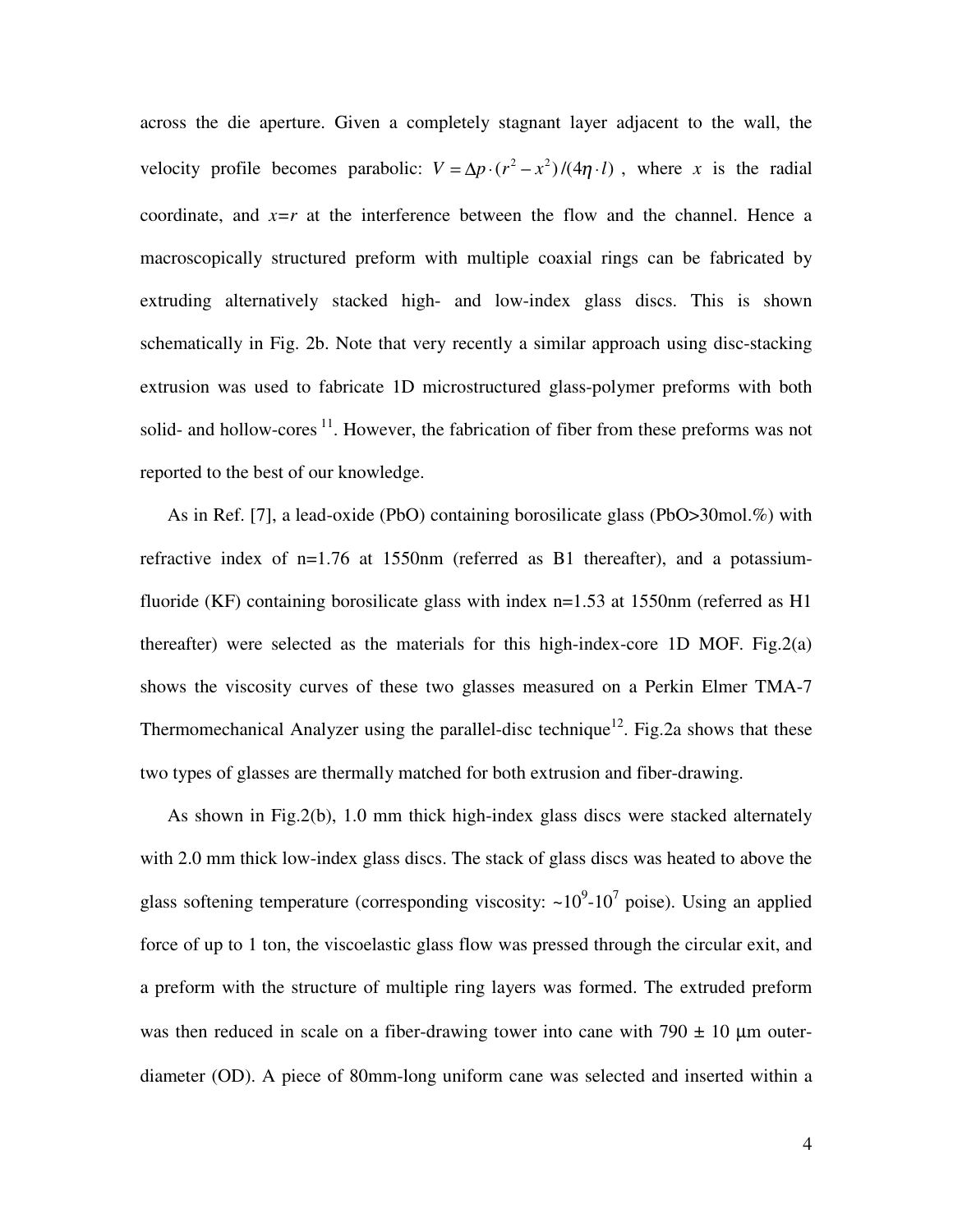high-index B1 glass jacket-tube with 18mm OD and  $800 \pm 10$  µm inner-diameter (ID). Finally, this rod-in-tube assembly was pulled into the high-index-core 1D MOF. The total fiber yield was near 400 meters, and fibers with OD ranging from 115 to  $825 \mu m$  were produced.

Figs.3a and b show Scanning Electronic Microscope (SEM) photographs of this highindex-core 1D MOF with 825µm and 135µm OD, respectively. The high-index region (with density  $\rho = 5.2$  g/cm<sup>3</sup>) shows higher brightness than the low-index region (with density  $\rho = 2.9$  g/cm<sup>3</sup>), due to the intensity contrast of the backscattered electrons from the sample with different matter density<sup>7</sup>. The high-index-core is surrounded by 9 alternate rings of coaxial low-index and high-index layers. Observe that the resulting core and rings are highly circular and concentric. After normalizing parameters of the microstructure such as the core diameter and the thickness of each individual ring by the OD of the fiber, it is observed that for all the fibers with the outer diameter ranging from 825µm to 135µm, the microstructure of this high-index-core 1D MOF is dimensionindependent, consistent with previous observations in the 2D-structured SOHO fiber<sup>7</sup>. This is believed to be one of the most important advantages of an all-solid MOF relative to an air-filled holey fiber, since it allows the stable and repeatable definition of transverse structure that is essential for achieving optical fibers with pre-determined optical characteristics.

The velocity of the glass flow within the extrusion die is determined by (1) the friction coefficient between the glass flow and the metal die and (2) the internal friction of the glass within the channel in the die $10$ . Additionally, when different glasses are employed during extrusion, the effect of the internal friction of the glass flow becomes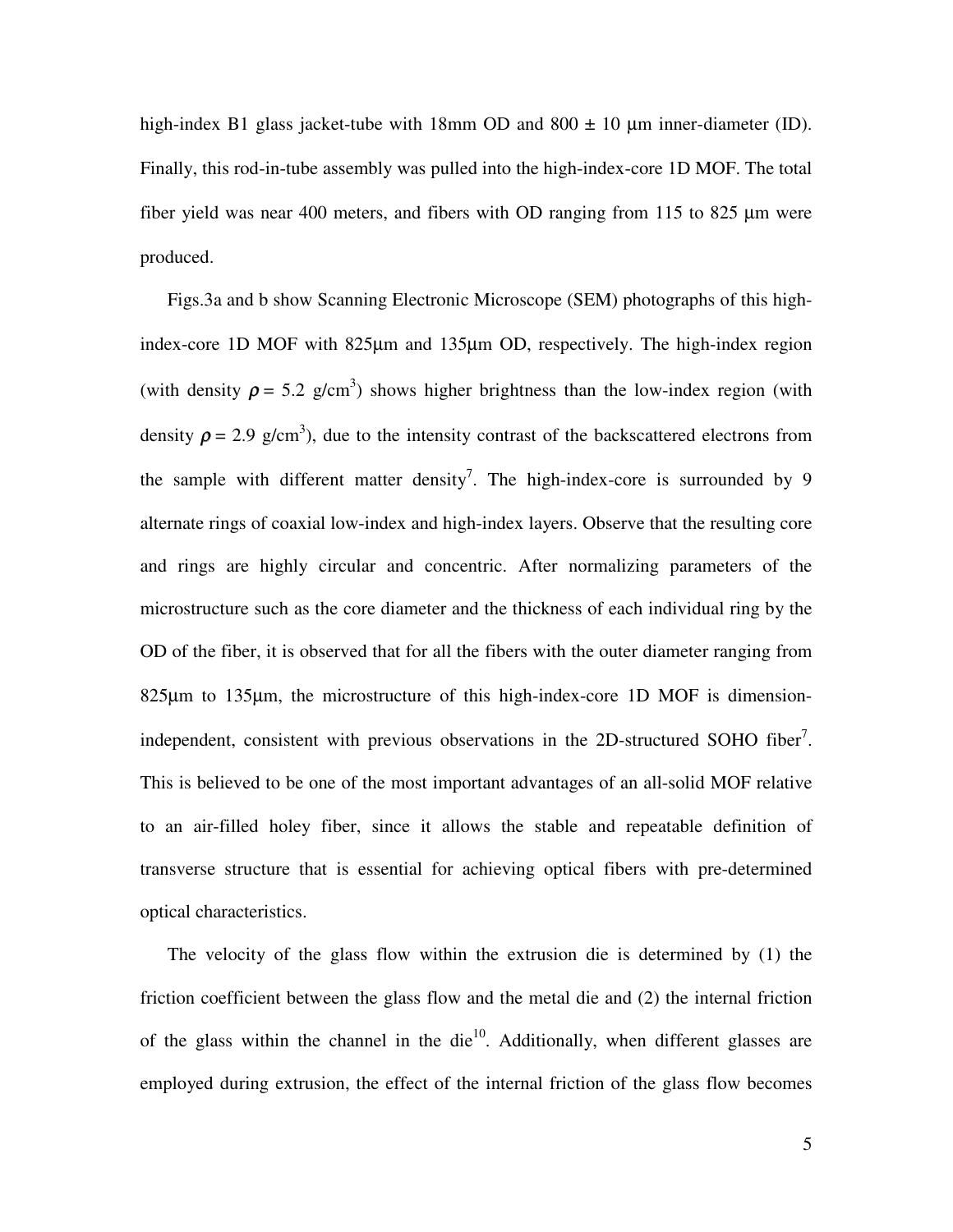more complicated due to the thermal mismatch between the two glasses. As a result, although the starting high-index (or low-index) glass discs were uniform in thickness, significant thickness variations are evident in the final ring fiber (see Fig.3). By adjusting the thickness of the starting discs to compensate this non-uniformity, it should be possible to achieve preforms with controllably thick ring layers such as periodically spaced ring layers if required.

Fiber with a 1.9µm core diameter (corresponding to a fiber OD of 175µm) was selected for optical characterization. Fig. 4(a) shows the index profile of this fiber deduced from the SEM photo, assuming the refractive indices of all regions are unchanged after fiber-drawing. It is seen that the thickness of the high-index rings ranges between 100 nm and 250 nm, while the thickness of the low-index rings ranges between 120 nm and 780 nm.

The guidance properties of this 1.9µm core fiber were evaluated using a range of laser sources including a CW Argon ion laser operating at 514 nm, a laser diode at 635 nm, a Nd:YLF laser at 1047nm and a erbium doped fiber laser operating at 1560nm. A COHU 7512 CCD camera was used with Spiricon LBA-PC v 3.23 software (Spiricon Inc., Logan, UT, USA) for imaging the near-field beam profile from the output end of the fiber.

Fig.4(b) shows the guidance at 514 nm, 635 nm, 1047 nm and 1560 nm. It is seen that at the short wavelength of 514 nm, the fiber is at least two moded, and light can even be weakly guided in the thickest high-index layer, while at 635 nm, light is guided within the core alone, and the fiber is still slightly multimode. At the relatively longer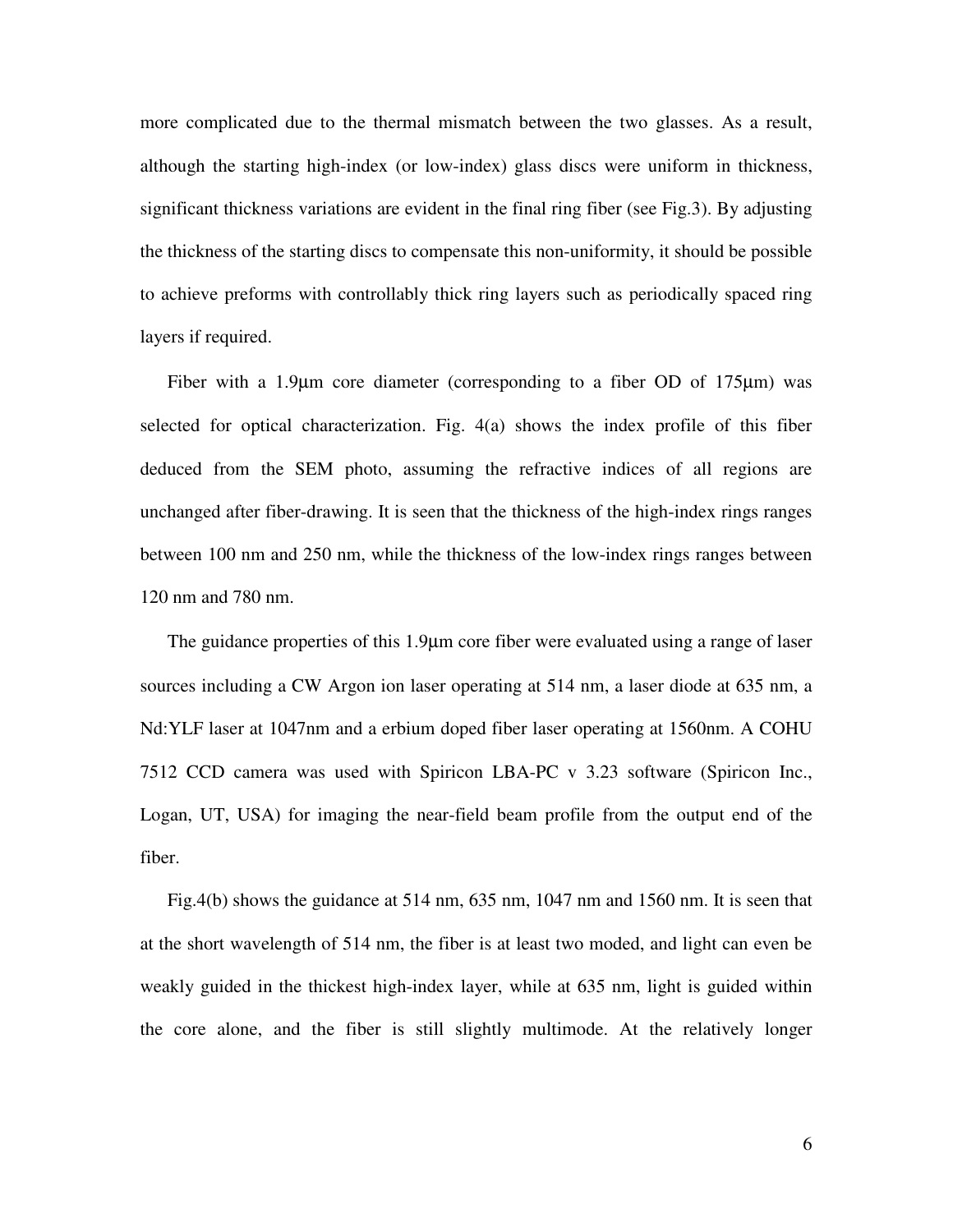wavelengths of 1047 nm and 1560 nm, only the Gaussian fundamental mode can be observed in the high-index core.

Using the cutback technique, the fiber loss was measured as  $3.6 \pm 0.5$  dB/m at 1560 nm. Our modeling indicates that the confinement loss of this 1D MOF at 1560 nm is  $\leq 1$ dB/m. Note that this disc-stacking extrusion technique can be extended to introduce more layers into the cladding, which would improve the confinement of this fiber.

The effective nonlinearity of this 1D MOF with 1.9µm core diameter was measured by using the self-phase-modulation (SPM) based technique firstly used by Boskovic et  $al<sup>13</sup>$ . Using a CW high power dual-frequency beat signal at 1560nm as the pump signal, the optical spectrum at the end of the fiber exhibits peaks at multiples of this beat frequency because of the SPM-induced phase modulation (see Fig.5). Neglecting the fiber dispersion due to the short-length of the measured fiber, the nonlinear phase shift experienced by the beat signal propagating along the fiber can be expressed as  $\varphi_{\text{SPM}} = (2\pi / \lambda) \cdot (n_2 / A_{\text{eff}}) \cdot L_{\text{eff}} \cdot P$ , where  $\lambda$  is the wavelength of the signal, *P* the average power of the signal,  $L_{eff}$  the effective length of the fiber  $(L_{eff} = [1 - \exp(-\alpha \cdot L)]/\alpha$ ,  $\alpha$ : the fiber loss, and  $L$ : the total fiber length),  $n_2$  the nonlinear refractive index of the core material, and *Aeff* the effective mode area. The ratio of the peak heights depends only on the nonlinear phase shift  $\varphi_{SPM}$ . By varying the signal power, the effective nonlinearity of the fiber,  $\gamma$  (=(2 $\pi$  /  $\lambda$ ) · ( $n_2$  /  $A_{\text{eff}}$ )) can be deduced from the ratio of the intensities of the first sideband to the spectral intensity at the fundamental frequencies by the linear leastsquare-fitting<sup>13</sup>. The effective nonlinearity  $\gamma$  of this 1D MOF with 1.9 µm core diameter square-fitting<sup>13</sup>. The effective nonlinearity  $\gamma$  of this 1D MOF with 1.9 µm core diameter<br>is measured as 260  $\pm$  30 W<sup>-1</sup>km<sup>-1</sup>, which is 260 times higher than standard single mode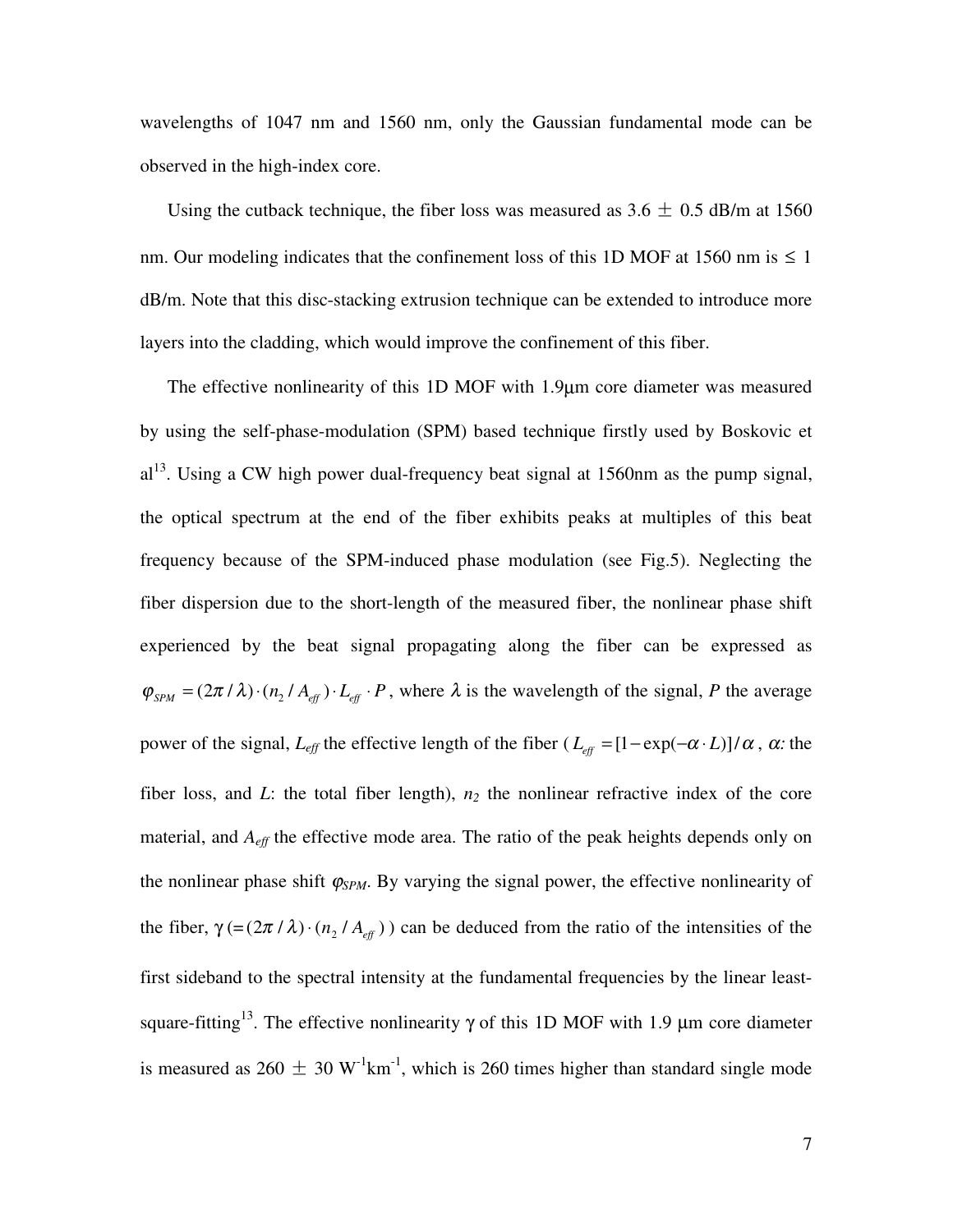silica fiber, indicating that it is a promising candidate for the applications of highly nonlinear optical devices.

In summary, we have demonstrated the first successful fabrication of high-index-core 1D MOF with high index-contrast layers. Robust single-mode guidance has been observed at both 1047 and 1560 nm. The propagation loss of 3.6 dB/m has been measured at the wavelength of 1560nm. A high effective nonlinearity of 260  $W^{-1}km^{-1}$  has been measured at 1560 nm in this fiber, highlighting the potential application of this new fiber in highly nonlinear optical devices. In addition, we have demonstrated a preform fabrication technique that has the flexibility to produce all-glass 1D structured fibers either with periodically structured layers or with controllable variations in layer thicknesses.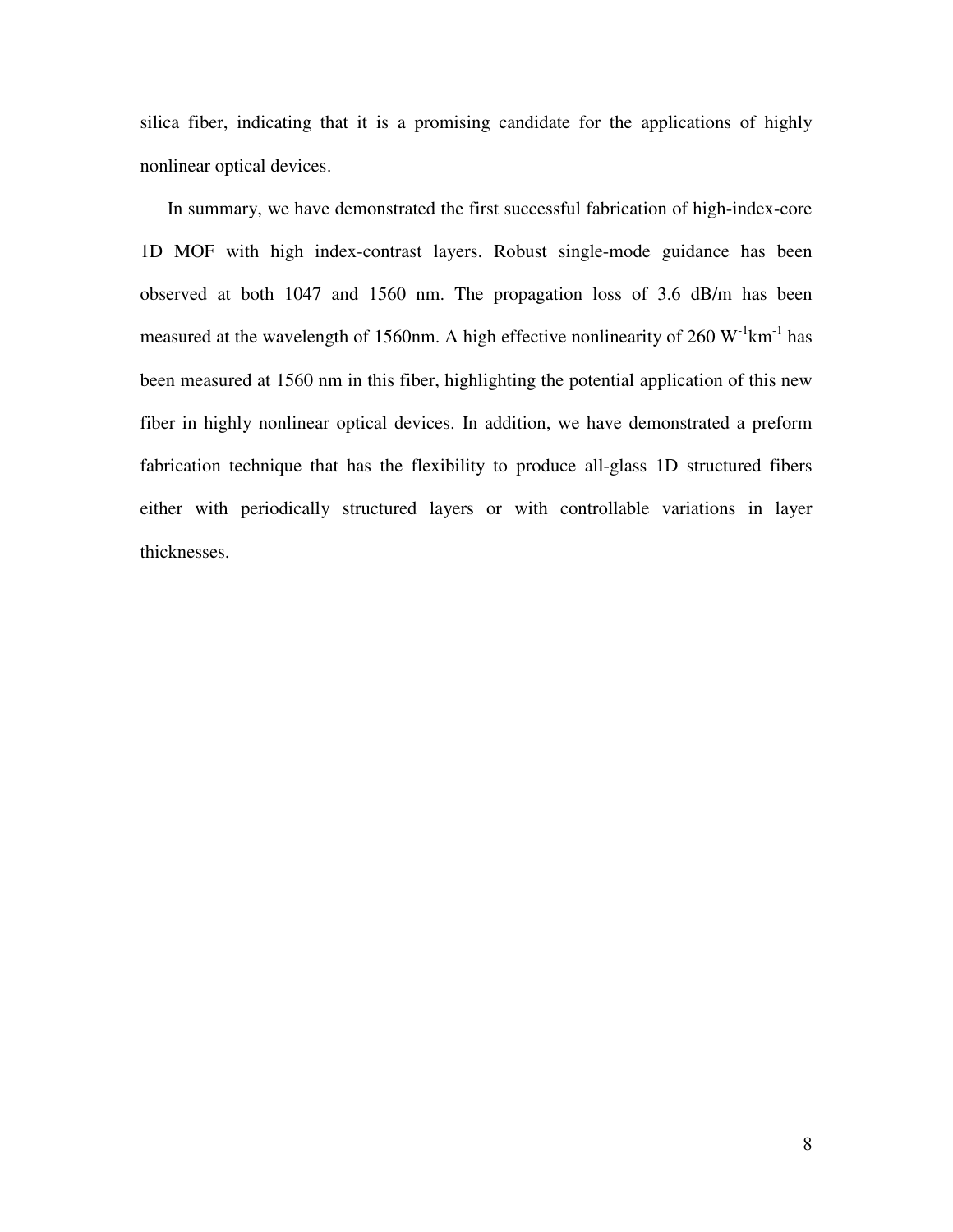# *FIGURE 1, Xian Feng et al, submitted to Applied Physics Letters*

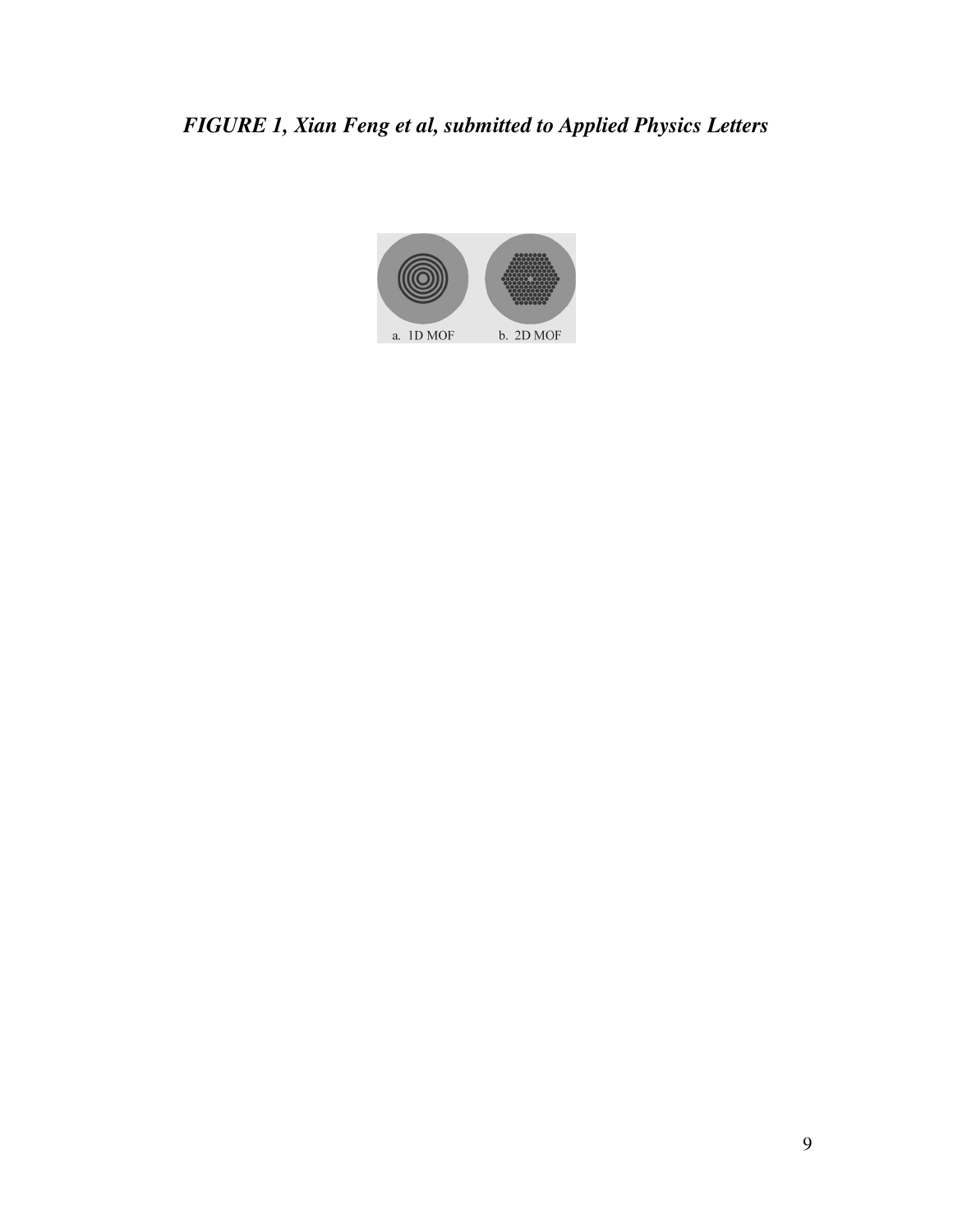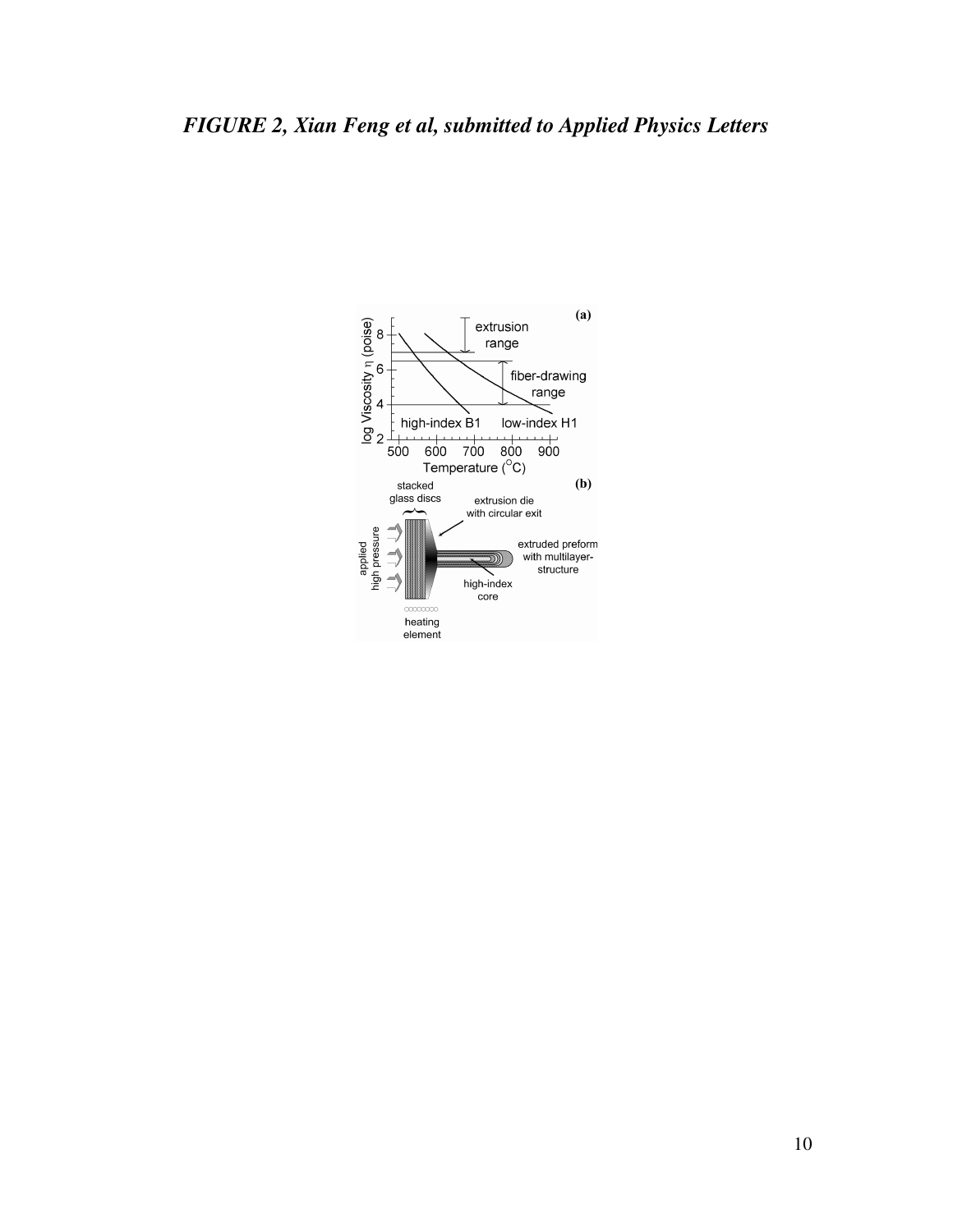## *FIGURE 3, Xian Feng et al, submitted to Applied Physics Letters*

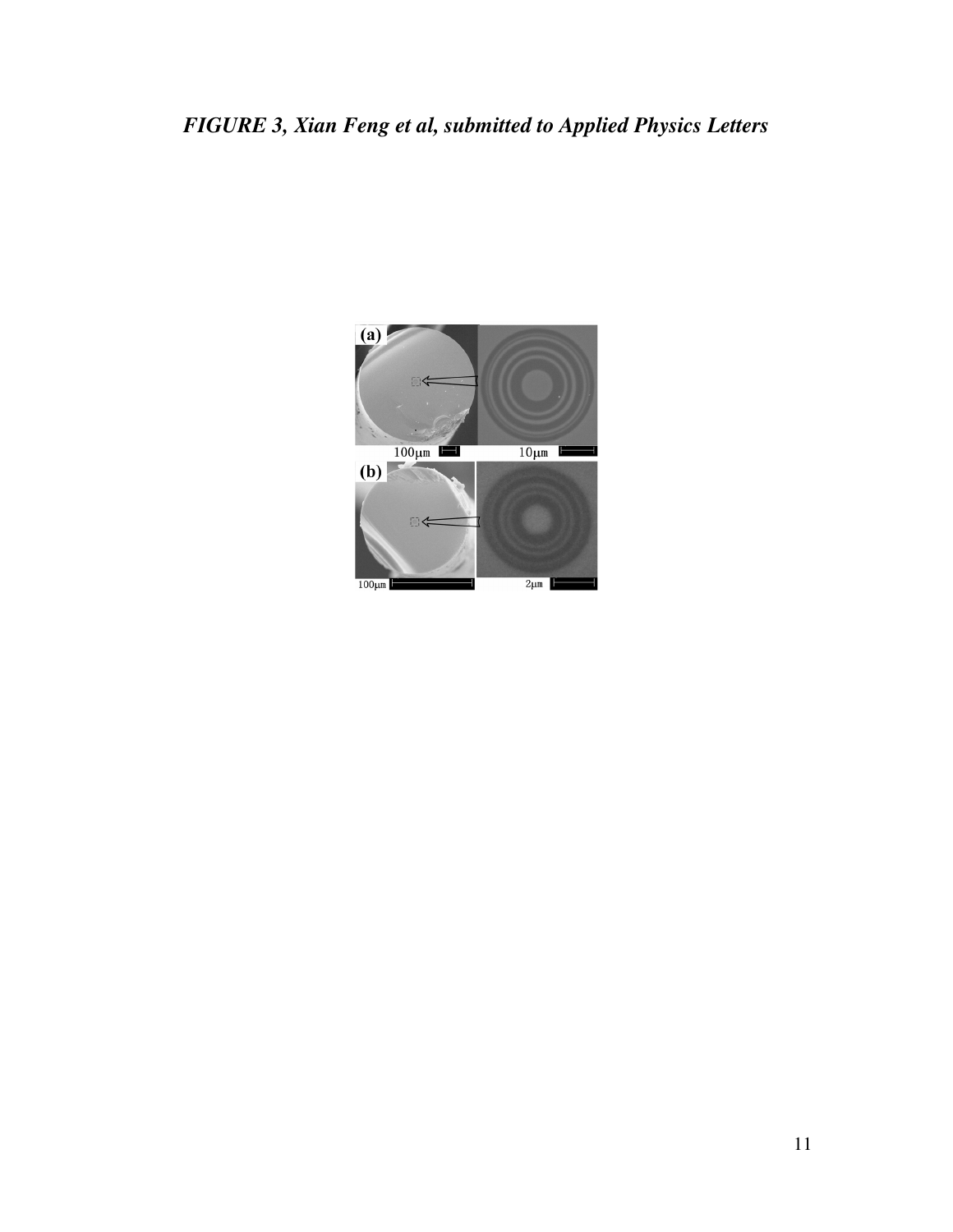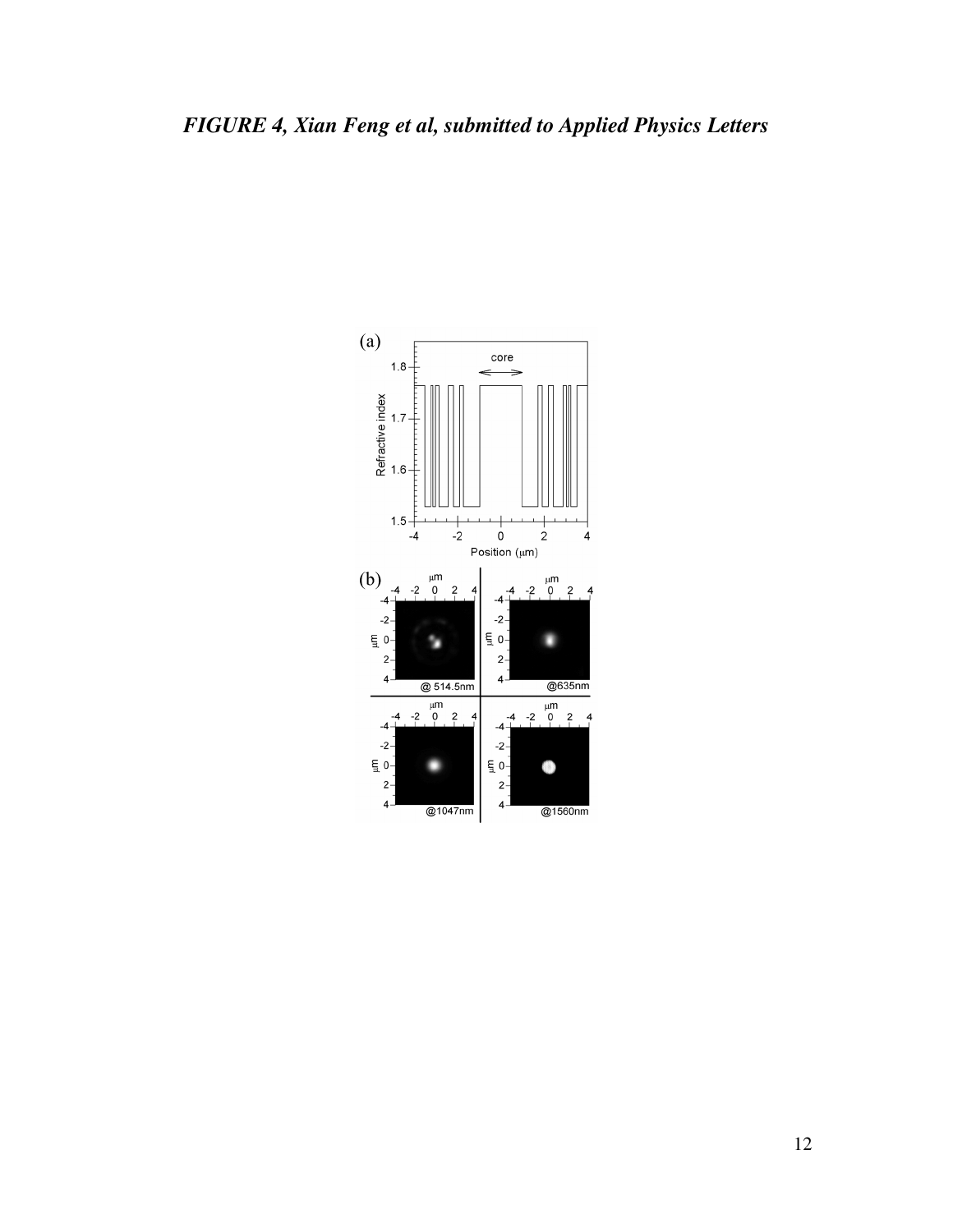## *FIGURE 5, Xian Feng et al, submitted to Applied Physics Letters*

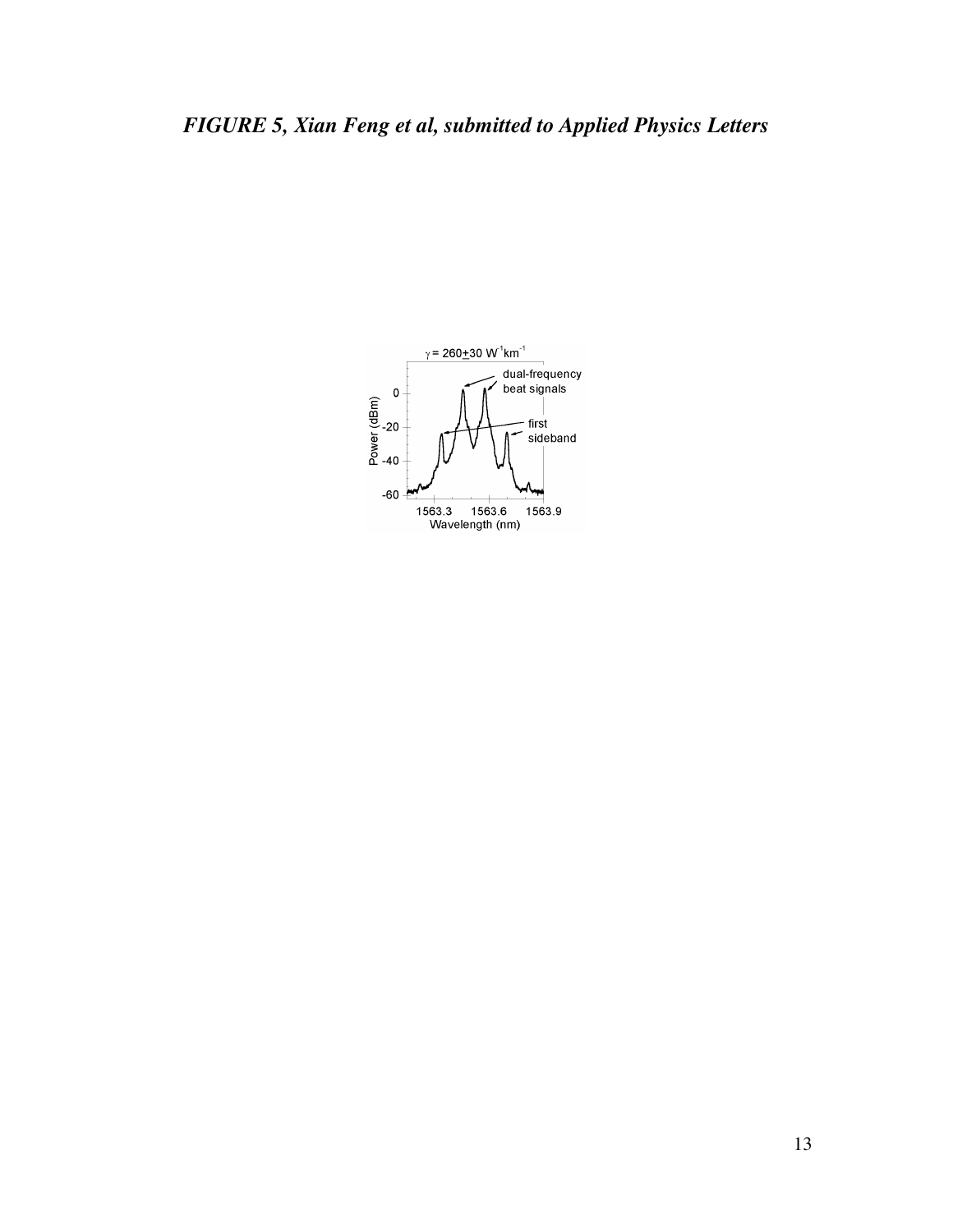### **Figure captions**

**Fig. 1 Illustration of 1D and 2D MOFs.**

**Fig. 2 (a) Schematic of disc-stacking extrusion to manufacture the preform with multi-ring structured cladding. (b) Measured viscosity curves of high-index glass (B1) and low-index glass (H1).**

**Fig. 3 SEM photographs of high-index-core 1D MOF with various ODs. (a) Whole view and zoomed center of the fiber with 825**µ**m OD; (b) whole view and zoomed center of the fiber with 135**µ**m OD.**

**Fig. 4 (a) Refractive index profile along the center of the fiber with 1.9**µ**m core diameter. (b) Guidance at 514.5nm, 635nm, 1047nm and 1560nm.** 

**Fig. 5 One of the measured spectrums for the nonlinear mixing in this solid-core 1D fiber (input power: 420mW, fiber length: 67cm). Note the large increase in power in the sidebands due to self-phase modulation.**